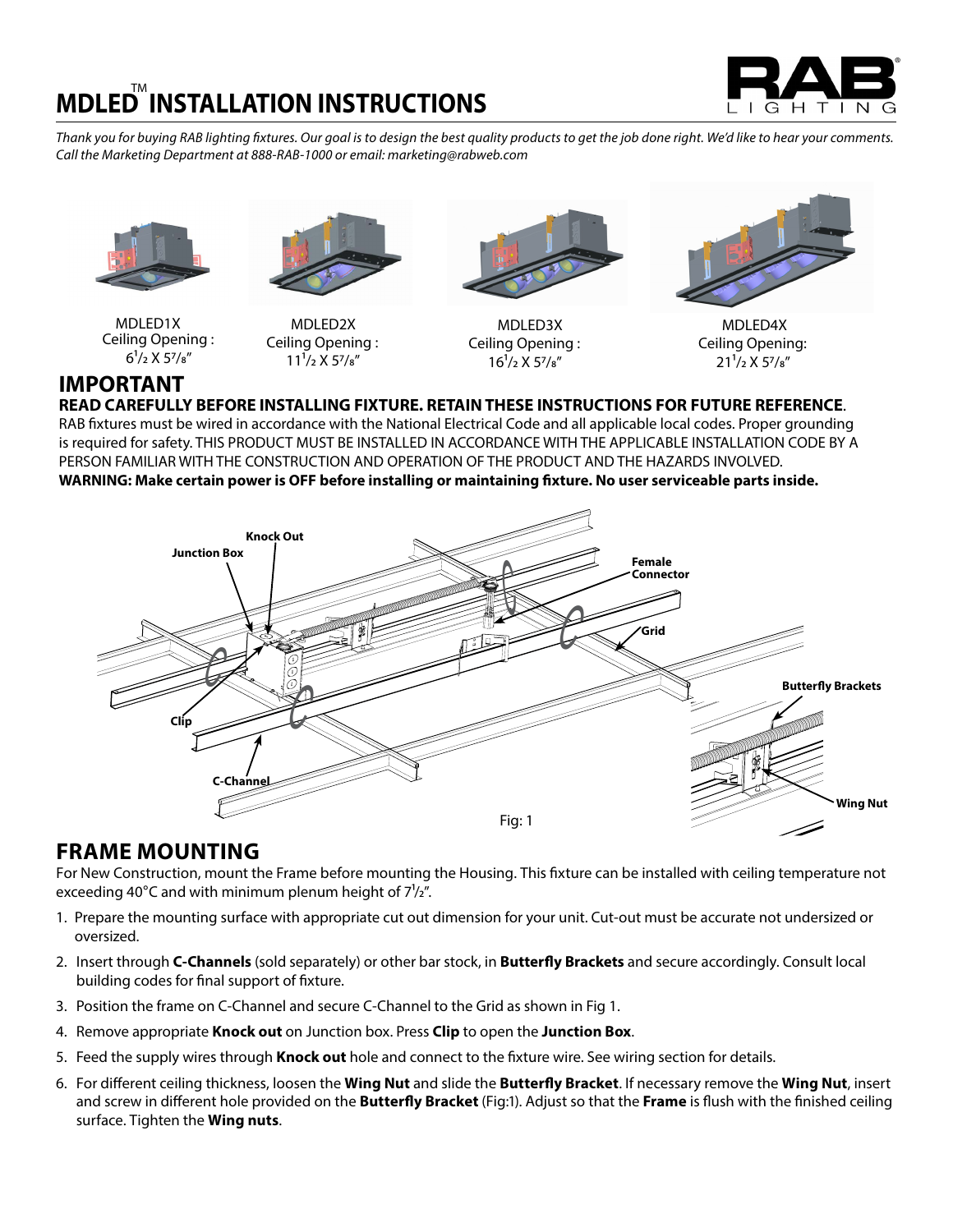

*Thank you for buying RAB lighting fixtures. Our goal is to design the best quality products to get the job done right. We'd like to hear your comments. Call the Marketing Department at 888-RAB-1000 or email: marketing@rabweb.com*

## **HOUSING MOUNTING - NEW CONSTRUCTION**

- 1. For New Construction Units, orient the **Housing** in the **Frame** such that the **Splice Plate** is closer to connector.
- 2. Feed connector from Frame through splice plate. Provided **Female connector** not used in this assembly.
- 3. Adjust the length of **Mounting Flag** of Housing by positioning the **Flag Screw** such that **Housing** is close to ceiling surface. If necessary, remove part of flag. (Fig 2)
- 4. To secure fixture into ceiling, tighten the **Long Flag Screw** from inside the **Housing**. **Mounting Flag** should be snug tight against ceiling. **DO NOT OVERTIGHTEN SCREWS**.

1. For the Remodeler units, prepare the mounting surface with Cut-off dimensions.

| MDI FD1X | Cut-Out: $6^{1}/2$ X $5^{7}/8''$                              |
|----------|---------------------------------------------------------------|
| MDI FD2X | Cut-Out: 11 <sup>1</sup> /2 X 5 <sup>7</sup> / <sub>8</sub> " |
| MDI FD3X | Cut-Out: 16 <sup>1</sup> /2 X 5 <sup>7</sup> / <sub>8</sub> " |
| MDLED4X  | Cut-Out: 21 <sup>1</sup> /2 X 5 <sup>7</sup> / <sub>8</sub> " |

- 2. The Female Splice is provided separately. Connect the Supply Wires to the provided splice. Use connectors per Local code.
- 3. To secure Housing follow steps 3-4 in New Construction section above.

## **GEAR TRAY MOUNTING**

- 1. Orient the **Gear Tray** such that the **Male connector** on **Gear Tray** is close to **Splice Plate**.
- 2. Connect the tether(s) from the **Rough-in** to the **Gear Tray** for Hands Free mounting.
- 3. Pull **Female Connector** conduit through Rough-in opening. Raise **Gear Tray** towards opening and connect to **Male Connector** conduit.
- 4. Press **Springs Pins** inward and slide **Gear Tray** into holes on **Rough-in** one side at a time.
- 5. There are three possible hole positions for the **Gear Tray** with reference to **Ceiling surface**.
- 6. To secure the **Gear Tray** ensure the **Spring Pins** are fully engaged into the end plate holes.
- 7. To adjust LED Head, loosen the **Locking Knob** by rotating. Orient the **Led Head** at desired angle and tighten the **Locking Knob**.

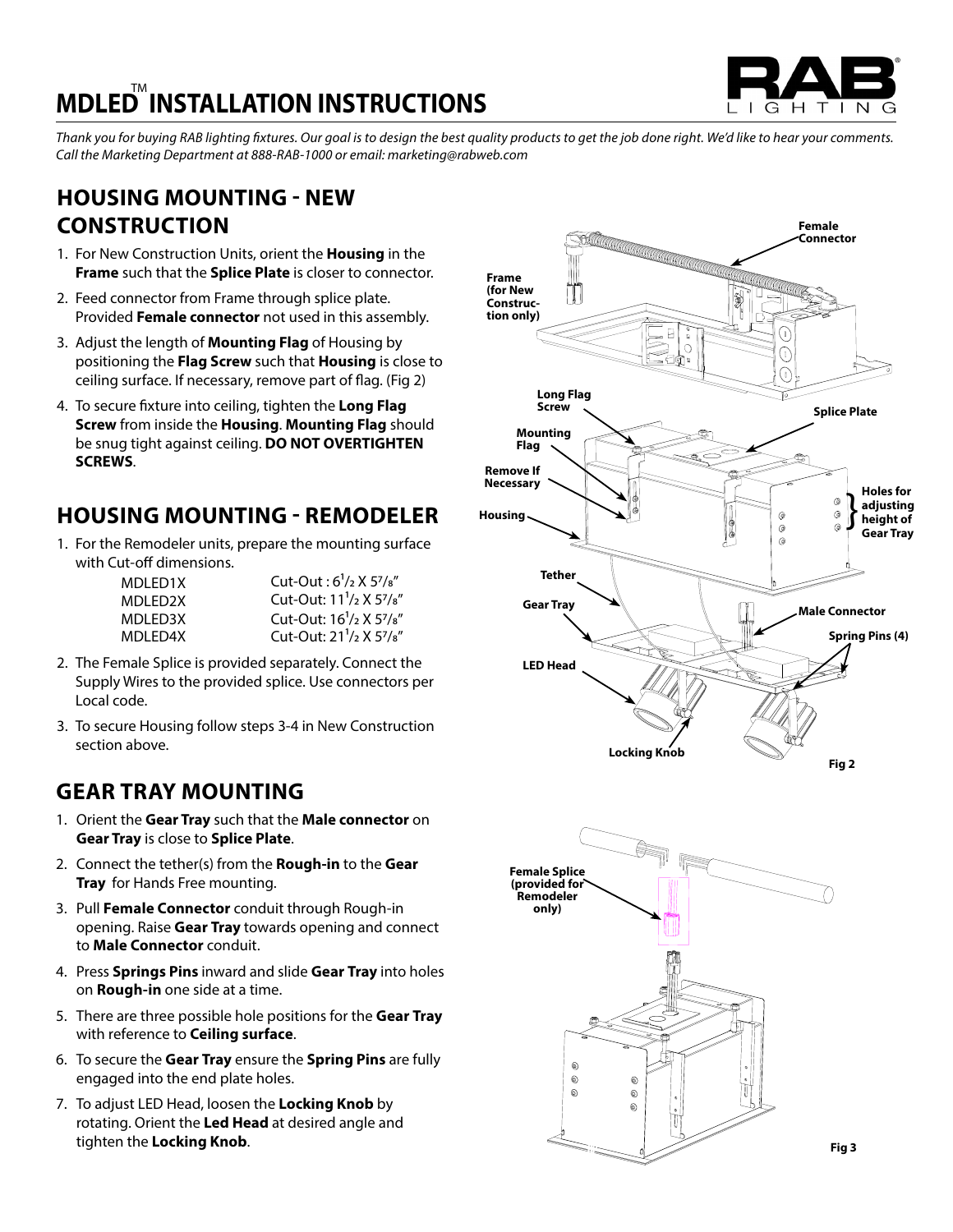

*Thank you for buying RAB lighting fixtures. Our goal is to design the best quality products to get the job done right. We'd like to hear your comments. Call the Marketing Department at 888-RAB-1000 or email: marketing@rabweb.com*

# **ON-OFF WIRING**

Universal voltage driver permits operation at 120V thru 277V, 50 or 60 Hz. For Non-Dimming, follow the wiring directions as in fig. 2.

- 1. Connect the black fixture lead to the (+) LINE supply lead.
- 2. Connect the white fixture lead to the (-) COMMON supply lead.
- 3. Connect the GROUND wire from fixture to supply ground.



## **DIMMABLE WIRING**

Universal voltage driver permits operation at 120V thru 277V, 50 or 60 Hz. For dimmable drivers follow the wiring directions as in fig. 3.

- 1. Connect the GROUND wire from fixture to supply ground.
- 2. Connect the black fixture lead to the (+) LINE supply lead. For 2x, 3x and 4x units, Red and Black are two (+) lines provided.
- 3. Connect the white fixture lead to the (-) COMMON supply lead.
- 4. Connect the purple fixture lead to the  $(V+)$  DIM lead.
- 5. Connect the gray fixture lead to the (V-) DIM lead.



*Note: These instructions do not cover all details or variations in equipment nor do they provide for every possible situation during installation, operation or maintenance.*

#### $IGHTING$ **Northvale, New Jersey 07647 USA** MDLED IN-0514

### **Easy Installation & Product Help**

**Tech Help Line** Call our experts 888 RAB-1000 ©2012 RAB LIGHTING Inc. **rabweb.com** Visit our website for product info

**email** Answered promptly sales@rabweb.com

### **CLEANING & MAINTENANCE**

**CAUTION: Be sure fixture temperature is cool enough to touch. Do not clean or maintain while fixture is energized.**

- 1. Do not touch or clean the LED. Do not leave LEDs uncovered.
- 2. Do not clean any fixture surface with wood base cleaning material such as paper towels or tissues.

## **TROUBLESHOOTING**

- 1. Check that the line voltage at the fixture is correct. Refer to wiring directions.
- 2. Is the fixture grounded properly?

## **ACCESSORIES**

All accessories available in Black and White colors

| SNOOT1*     | $1\frac{1}{2}$ " Door with 20 $\degree$ Lens        |
|-------------|-----------------------------------------------------|
| SNOOT2*     | $2^1$ / <sub>2</sub> " Door with 20 $^{\circ}$ Lens |
| BEZMDLED20  | Door Reflector kit with 20° Lens                    |
| BEZMDLED30  | Door Reflector kit with 30° Lens                    |
| BFZMDI FD40 | Door Reflector kit with 40° Lens                    |
|             |                                                     |

\* Note: White Snoot is provided with black insert for glare reduction.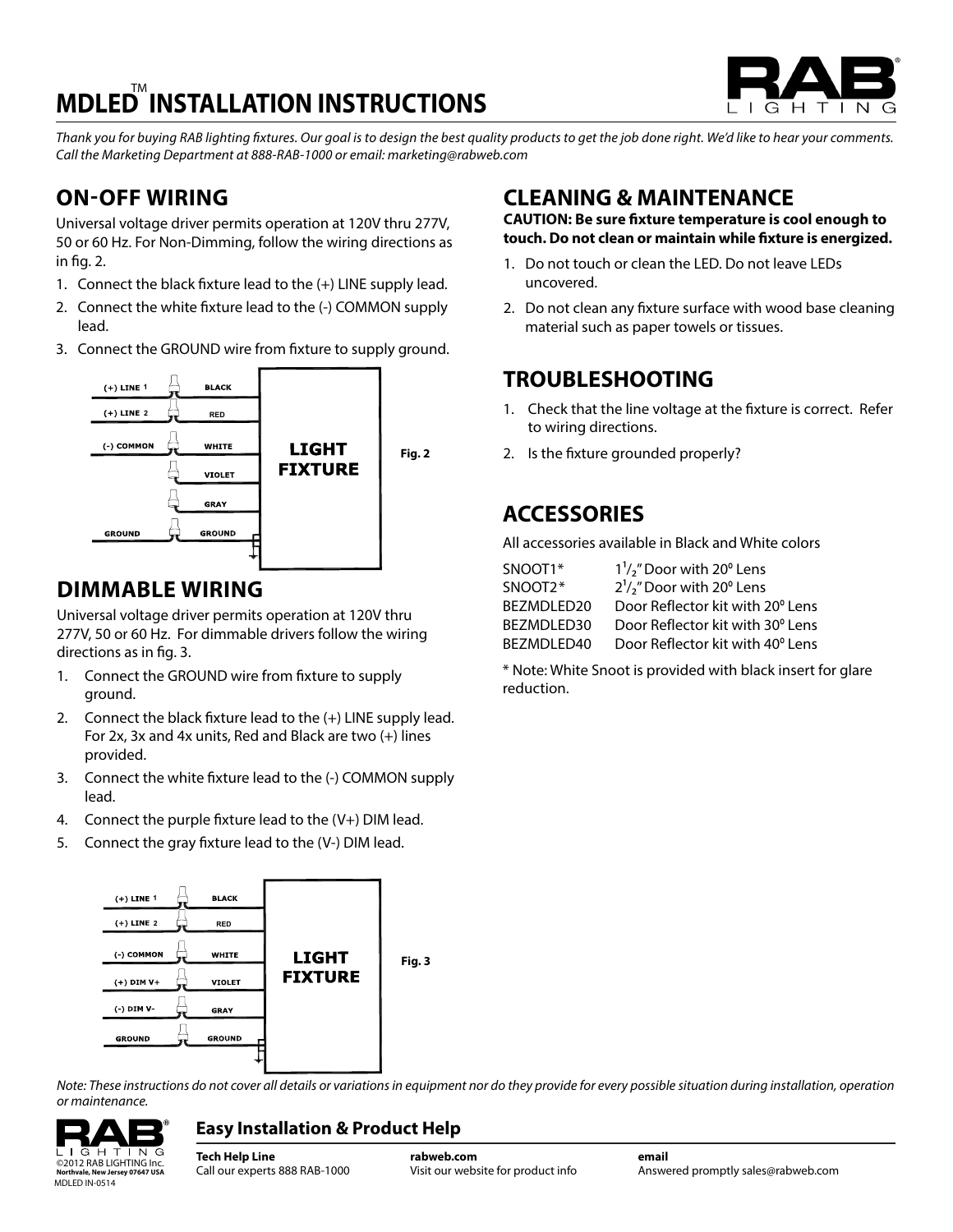G H T  $\overline{N}$  $\mathbf{L}$  $\mathbf{I}$ G

*Thank you for buying RAB lighting fixtures. Our goal is to design the best quality products to get the job done right. We'd like to hear your comments. Call the Marketing Department at 888-RAB-1000 or email: marketing@rabweb.com*









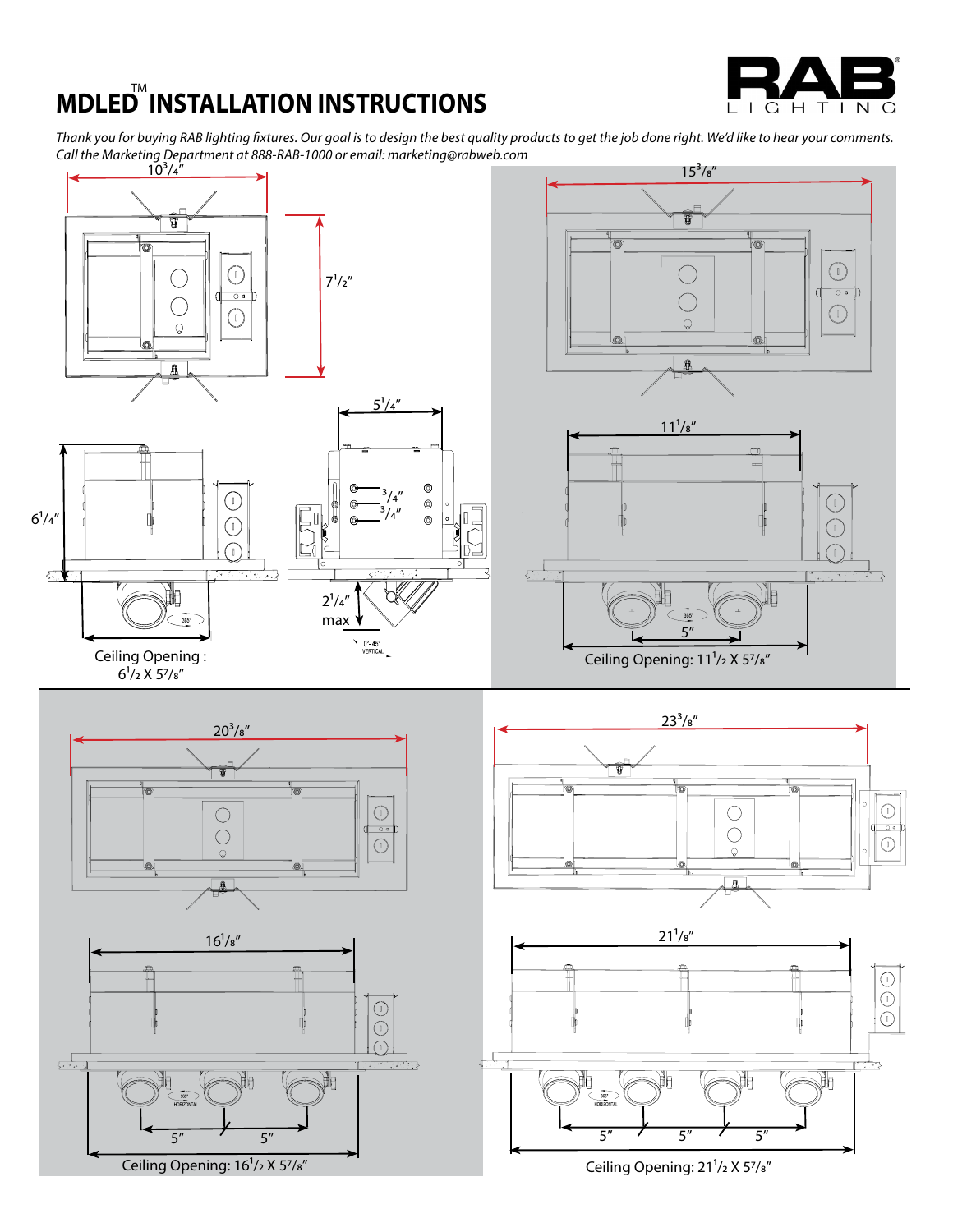

# Gel installation directions



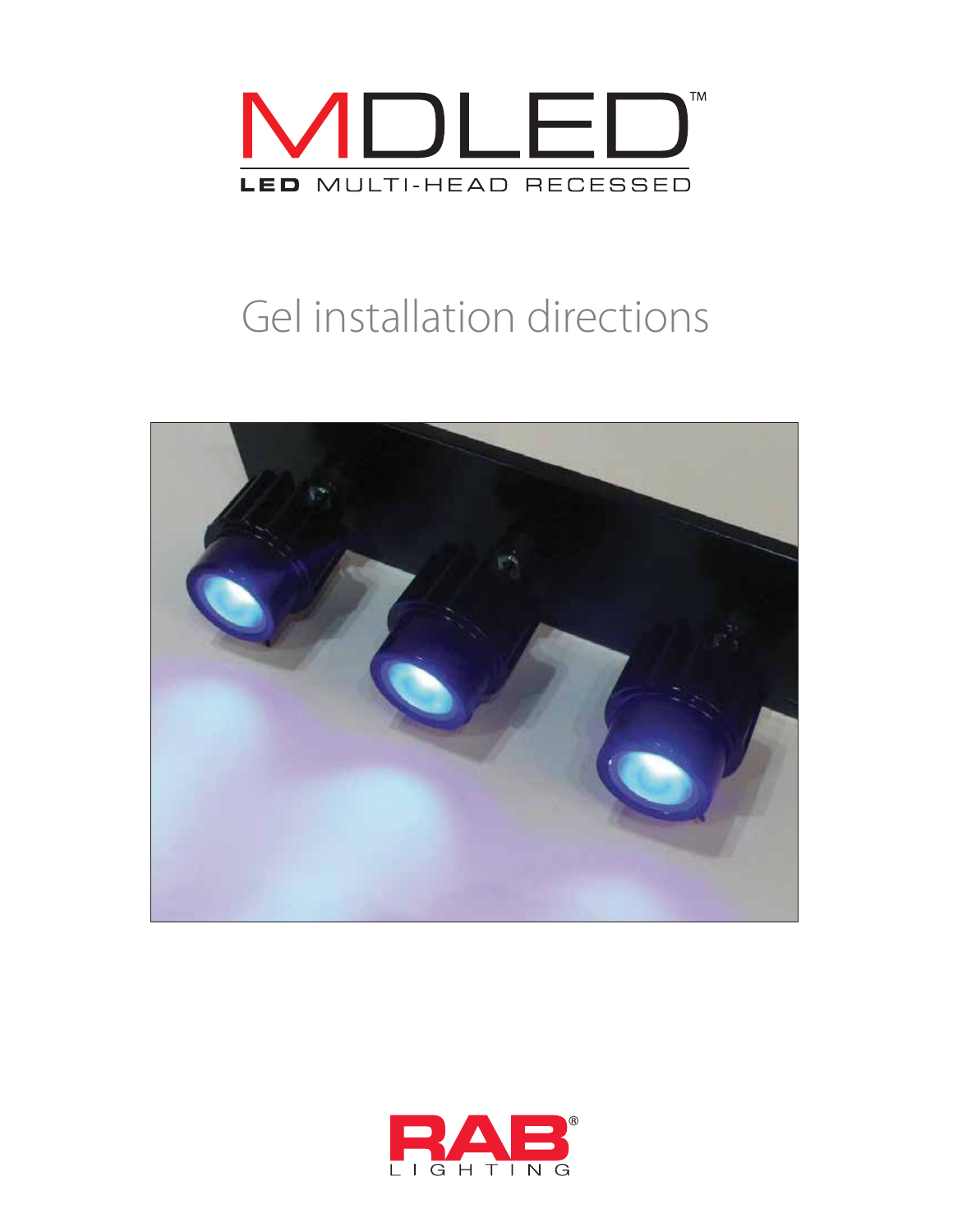# This is how you install a color lens gel on an MDLED<sup>™</sup>

1. Pull the bezel out of the head of the fixture and set head aside.

2. Pry spring ring from inside of bezel with a screwdriver and set aside.

3. Remove reflector and lens from bezel and set aside.

4. Place lens on gel sheet and use lens as template to cut color gel filter to proper size. Trim off any excess material.









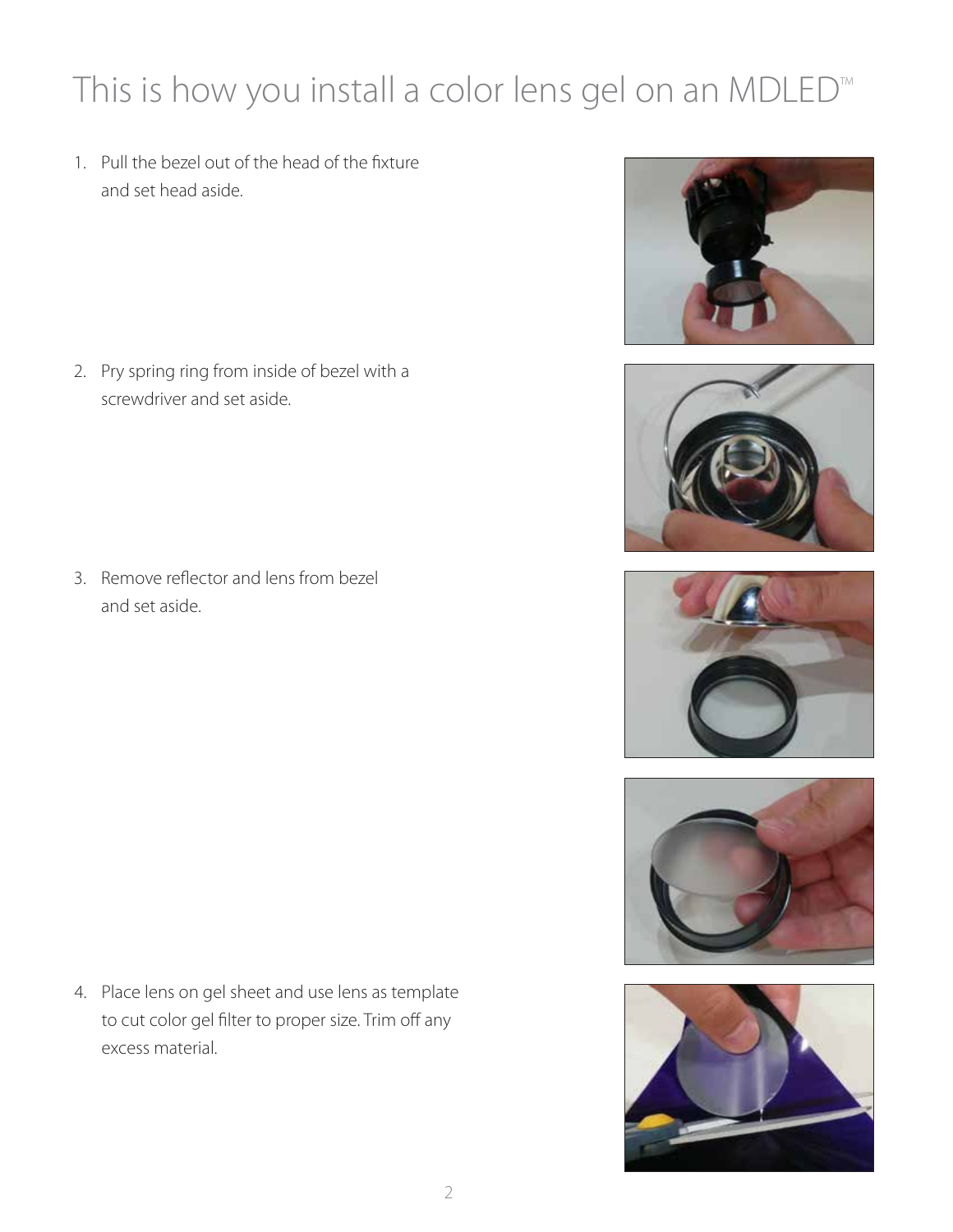5. While holding bezel, insert cut gel filter first. Then insert lens on top of gel making sure the shiny side of the lens is facing down (matte side should be facing up).











6. Drop reflector back into bezel.

7. Place spring ring back inside the bezel. IMPORTANT: Make sure spring ring snaps into lower/bottom groove of the inside of the bezel.